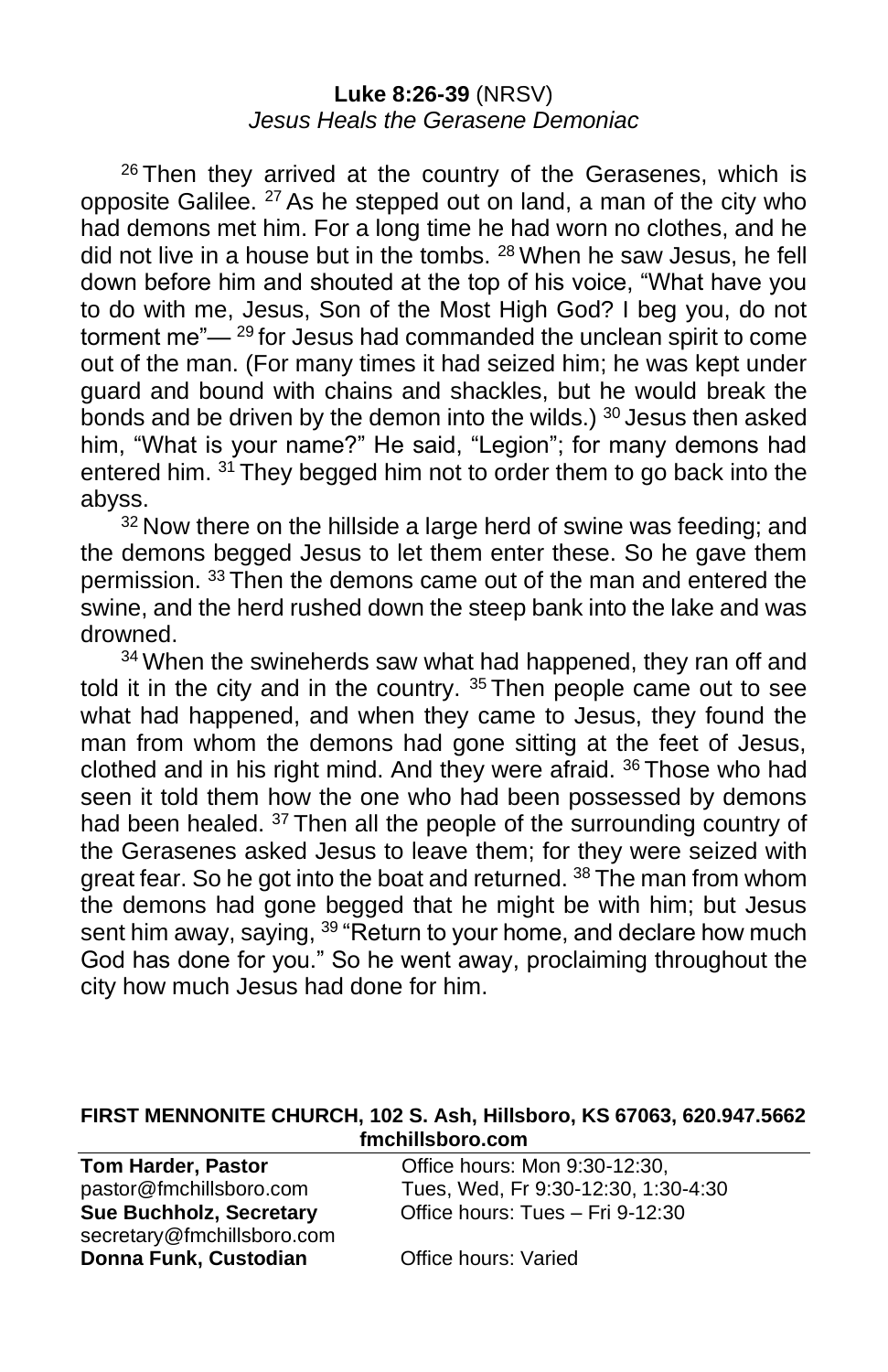

# **FIRST MENNONITE** CHURCH

 **In Christ - Making Disciples through Loving Relationships.**

Worship 10:30 a.m.

# **Second Sunday after Pentecost, June 19, 2022**

# **GATHERING**

Gathering Music **Shirley Baltzer** Shirley Baltzer Welcome, Announcements **Darrel Knoll** Prelude to Worship Shirley Baltzer \*Call to Worship VT 866 Darrel Knoll \*Prayer \*Song of Gathering Open My Eyes That I May See VT 738 The Morning Psalm **Properties** Contact The Morning Psalm 42

*As a deer longs for flowing streams, so my soul longs for you, O God. My soul thirsts for God, for the living God. When shall I come and behold the face of God?*

**My tears have been my food day and night, while people say to me continually, "Where is your God?"**

*These things I remember, as I pour out my soul: how I went with the throng, and led them in procession to the house of God, with glad shouts and songs of thanksgiving, a multitude keeping festival.*

**Why are you cast down, O my soul, and why are you disquieted within me? Hope in God; for I shall again praise him, my help and my God.** 

*My soul is cast down within me; therefore I remember you from the land of Jordan and of Hermon, from Mount Mizar.*

**Deep calls to deep at the thunder of your cataracts; all your waves and your billows have gone over me.**

*By day the LORD commands his steadfast love, and at night his song is with me, a prayer to the God of my life.*

**I say to God, my rock, "Why have you forgotten me? Why must I walk about mournfully because the enemy oppresses me?" As with a deadly wound in my body, my adversaries taunt me, while they say to me continually, "Where is your God?"**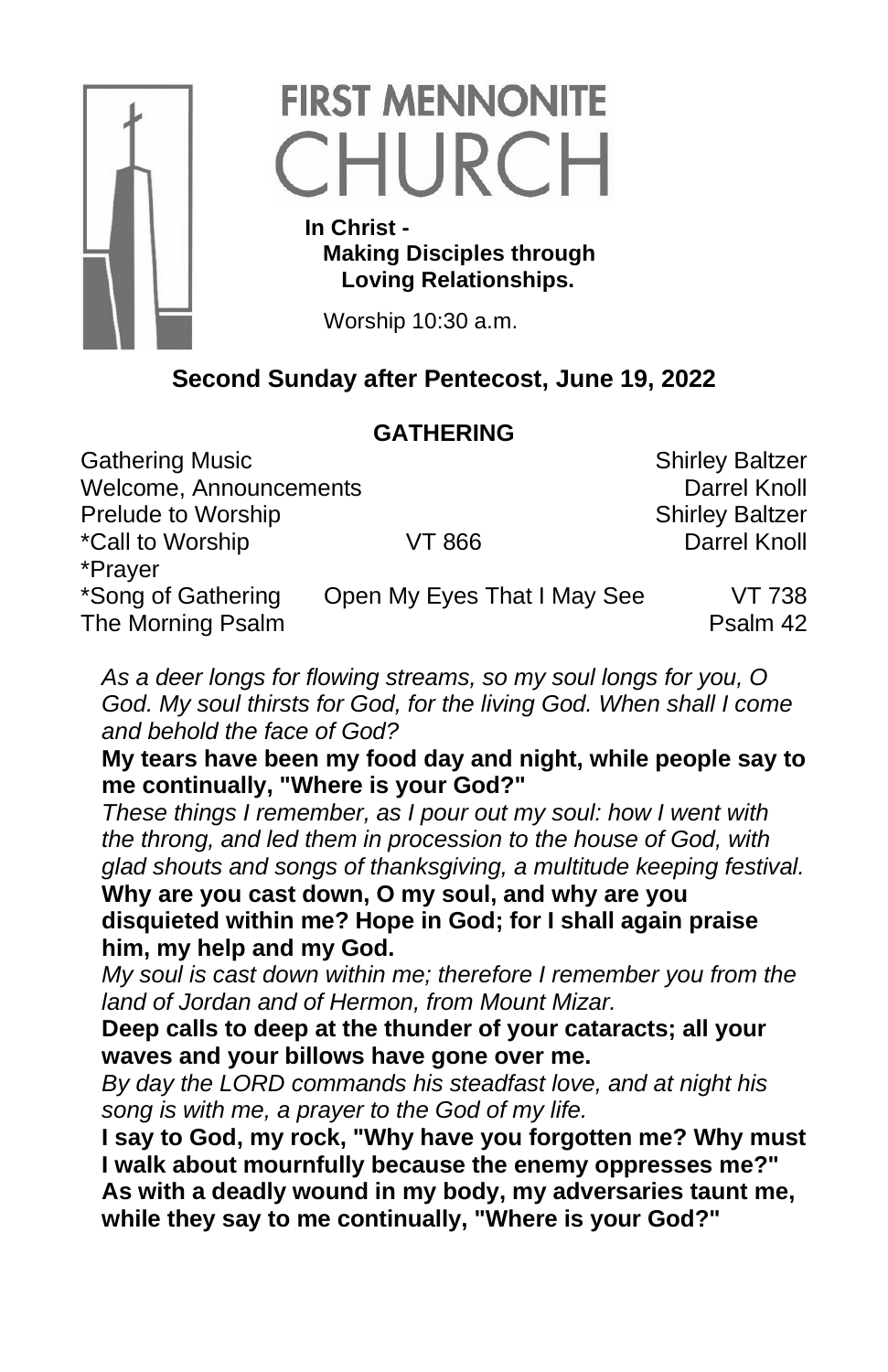*Why are you cast down, O my soul, and why are you disquieted within me? Hope in God; for I shall again praise him, my help and my God.*

| Song                    | As a Deer in Want of Water | VT 552      |
|-------------------------|----------------------------|-------------|
| Time for God's Children |                            | Lenna Knoll |

### **SHARING**

| Moment in Mission - Creativity Camp! |                  | Jan Amstutz            |
|--------------------------------------|------------------|------------------------|
| Sharing and Prayer                   |                  | Pastor Tom             |
| <b>Bringing our First Fruits</b>     |                  |                        |
| Offertory                            |                  | <b>Shirley Baltzer</b> |
| <b>Hymn</b>                          | My God, My God   | VT 696                 |
|                                      | <b>LISTENING</b> |                        |

The Lesson Luke 8:26-39 Message **Naming Our Demons** Pastor Tom

**RESPONDING** Hymn Healer of Our Every III VT 644

Sending

Postlude **Shirley Baltzer** 

#### **Among Our Friends and in Our Prayers:**

- o **Continue praying through our directory**
- o Give thanks for **WDC's Gifts Discernment Committee**, and pray for the Holy Spirit to guide their decisions as they prepare nominations for elected leadership positions to bring for delegate action at WDC's annual assembly.
- o Pray for Vision Council as they meet this Tuesday at 7 pm. Pray especially for the Ministry Team Leader.
- o Pray for the families of those who are able to gather for Memorial Services this Saturday.